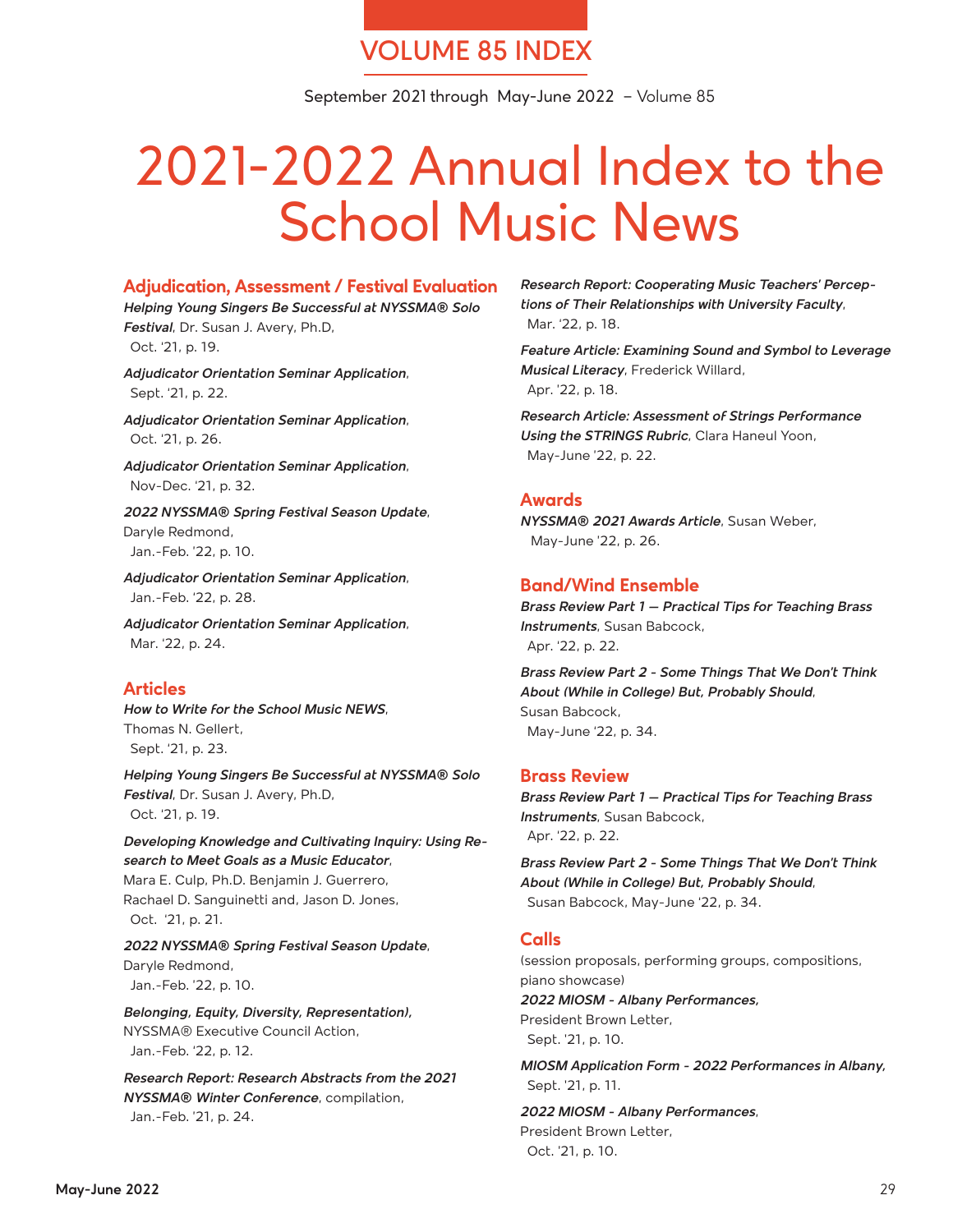*MIOSM Application Form - 2022 Performances in Albany*, Oct. '21, p. 11.

Call for Performing Groups to Perform at the 2022 NY Rural *School's Association Summer Conference at Cooperstown*, Jan.-Feb. '22, p. 14.

*2022 NYSSMA® Winter Conference Online Session Proposal Form – Online Call for Performing Groups for the NYSSMA®2022 Winter Conference*,

Jan.-Feb. '22, p. 15.

Call for Performing Groups to Perform at the 2022 NY Rural *School's Association Summer Conference at Cooperstown*, Mar. '22, p. 12.

*Student Electronic Composition Showcase Application, Composition Committee*, Mar. '22, p. 13.

*2022 NYSSMA® Piano Showcase Application – NYSSMA® 2022 Winter Conference, Piano Committee*, Mar. '22, p. 14.

*Young Composer Honors Concert Application, Composition Committee*, Mar. '22, p. 16.

*Student Songwriter's Showcase Application, Composition Committee*, Mar. '22, p. 13.

*2022 NYSSMA® Piano Showcase Application – NYSSMA® 2022 Winter Conference*, Piano Committee, Apr. '22, p. 14.

*2022 NYSSMA® Winter Conference Online Session Proposal Form – Online Call for Performing Groups for the NYSSMA®2022 Winter Conference*, Mar. '22, p. 15.

*Student Electronic Composition Showcase Application, Composition Committee*, Apr. '22, p. 15.

*Young Composer Honors Concert Application, Composition Committee*, Apr. '22, p. 16.

*Student Songwriter's Showcase Application, Composition Committee*, Apr. '22, p. 17.

*2022 NYSSMA® Piano Showcase Application – NYSSMA® 2022 Winter Conference*, Piano Committee, May-June '22, p.  $_{---}$ .

# **Choral Review, Vocal Music**

*Helping Young Singers Be Successful at NYSSMA® Solo Festival*, Dr. Susan J. Avery, Ph.D, Oct. '21, p. 19.

#### **Collegiate**

*Collegiate Corner President 's Page*, Christopher McAfee, Sept. '21, p. 25.

*Collegiate Corner President 's Page*, Christopher McAfee, Oct. '21, p. 27.

*Collegiate Corner President 's Page*, Christopher McAfee, Nov-Dec. '21, p. 33.

*Collegiate Corner President 's Page*, Christopher McAfee, Jan-Feb. '22, p. 29.

*Collegiate Corner President 's Page*, Christopher McAfee, Mar. '22, p. 25.

*Collegiate Corner President 's Page*, Christopher McAfee, Apr. '22, p. 27.

#### **Composition**

*Student Electronic Composition Showcase Application*, Composition Committee, Mar. '22, p. 13.

*Young Composer Honors Concert Application*, Composition Committee, Mar. '22, p. 16.

*Student Songwriter's Showcase Application*, Composition Committee, Mar. '22, p. 13.

*Student Electronic Composition Showcase Application*, Composition Committee, Apr. '22, p. 15.

*Young Composer Honors Concert Application*, Composition Committee, Apr. '22, p. 16.

*Student Songwriter's Showcase Application*, Composition Committee, Apr. '22, p. 17.

# **Curriculum**

*NAfME Updated Guidelines for Music Education Classrooms*, NAfME, Sept, '21, p. 12.

# **Diversity**

*Belonging, Equity, Diversity, Representation)*, NYSSMA® Executive Council Action, Jan.-Feb. '22, p. 12.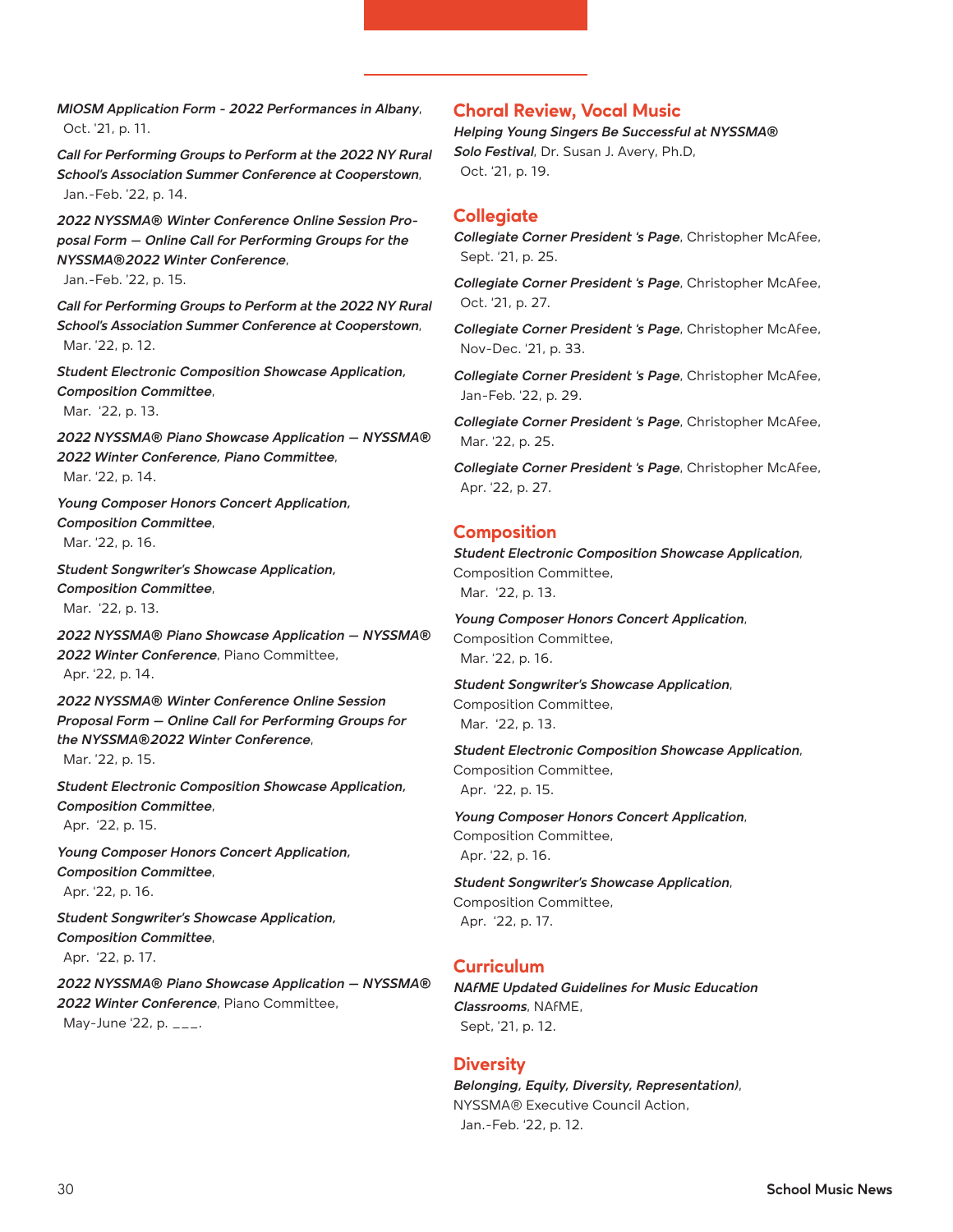# **Editorials, Editor's Notes**

*Back to Our Future and Persistence* [editorial], Thomas N. Gellert, Sept. '21, p. 8.

*September Editor's Notes*, Sept. '21, p. 38.

*Hey Kids, What Did You Learn Today in Music Class?* [editorial], Thomas N. Gellert, Oct. '21, p. 8.

*October Editor's Notes*, Oct. '21, p. 30.

*These Are a Few of My Favorite Memes* [editorial], Thomas N. Gellert, Nov-Dec. '21, p. 8.

*Nov.-Dec. Editor's Notes*, Nov-Dec. '21, p. 34.

*We can't hear you in the back of the room!…* [editorial], Thomas N. Gellert, Jan.-Feb '22, p. 8.

*January-February Editor's Notes*, Jan.-Feb. '22, p. 30.

*Playing Catch-up and Beyond* [editorial], Thomas N. Gellert, Mar. '22, p. 8.

*March Editor's Notes*, Mar. '22 p. 26.

*The truth About Success (It's Not What You Think)* [editorial], Thomas N. Gellert, Apr. '22, p. 8.

*April Editor's Notes*, Apr. '22, p. 28.

*What's Next?* [editorial], Thomas N. Gellert, May/June '22, p. 8.

*May-June Editor's Notes*, May-June '22, p. 36.

#### **Elementary Music**

*Elementary Speaking Review (Looking at Art and Music)*, Elaine Gates, Oct. '21, p. 25.

#### **Funny Codas**

*Funny Codas*, Thomas N. Gellert, Sept. '21, p. 46.

*Funny Codas*, Thomas N. Gellert, Oct. '21, p. 38.

*Funny Codas*, Thomas N. Gellert, Nov.-Dec. '21, p. 54.

*Funny Codas*, Thomas N. Gellert, Mar. '22, p. 54.

*Funny Codas*, Thomas N. Gellert, Apr. '22, p. 42.

*Funny Codas*, Thomas N. Gellert, May-June '22, p.  $_{---}$ .

#### **Government Relations / MIOSM**

*2022 MIOSM - Albany Performances*, President Brown Letter, Sept. '21, p. 10.

*MIOSM Application Form - 2022 Performances in Albany*, Sept. '21, p. 11.

*2022 MIOSM - Albany Performances*, President Brown Letter, Oct. '21, p. 10.

*MIOSM Application Form - 2022 Performances in Albany*, Oct. '21, p. 11.

*2022 March Calendar of MIOSM Albany Performances*, compilation, Jan-Feb. '22, p. 9.

*2022 MIOSM Proclamation from the NYS Governor*, Mar. '22, p. 9.

*2022 March Calendar of MIOSM Albany Performances*, compilation, Mar. '22, p. 11.

#### **Instrumental Jazz**

*Instrumental Jazz Review*, Daniel Bilawsky, Mar. '22, p. 22.

#### **Membership**

*NYSSMA® Annual Membership 2022 Directory*, compilation, Apr. '22, p. 43.

#### **Minutes from Meetings (Executive Council, General Business)**

*Harbor Hotel – Watkins Glen – Executive Council Meeting (6/21)*, Sept. '21, p. 26.

*"Virtual" – General Business Meeting (8/21)*, Sept. '21, p. 26.

*Rochester - Executive Council Meeting (12/21)*, Mar. '22, p. 28.

*Rochester - General Business Meeting (12/21)*, Mar. '22, p. 39.

*Albany (Latham) – Executive Council Meeting (3/22)*, May-June '22, p. \_\_\_\_.

# **NAfME® Eastern Division**

*2023 NAfME Eastern Division Conference Call for Session Proposals Information*, Apr. '22, p. 10.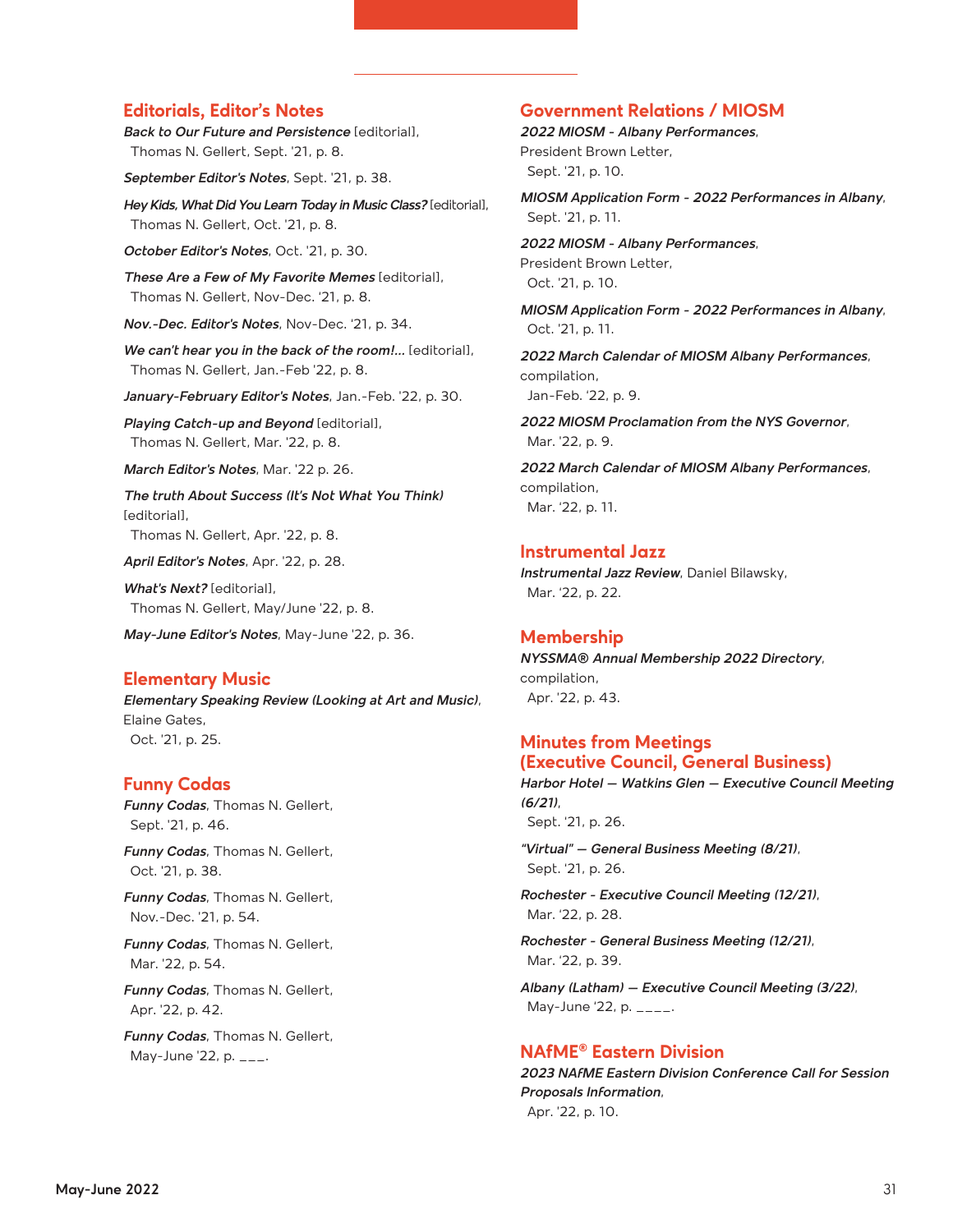*2023 NAfME Eastern Division Conference Call for Session Proposals Information*, Apr. '22, p. 10.

*2023 NAfME Eastern Division Conference Call for Performing Ensembles*, Apr. '22, p. 11.

*2023 NAfME Eastern Division Conference Advertisement*, May-June.  $22$ , p.  $_{---}$ ..

# **NYSSMA® Manual**

*New Manual (Edition 33) Advertisement*, May-June. '22, p.  $\qquad$ .

# **NYSSMA®, Official Announcements**

*September Official Announcements (All-State, New NYSS-MA® Manual, Resolutions)*, Sept. '21, p. 9.

*Financial Statement [NYSSMA® Year-end 2020]*, Nov.-Dec. '21, p. 36.

*October Official Announcements (All-State, New NYSSMA® Manual, Resolutions)*, Oct. '21, p. 9.

*NYSSMA® Election 2021 Candidate Bios*,

Oct. '21, p. 14.

*2021 NYSSMA® Statement of Ownership, Management and Circulation*, Oct. '21, p. 32.

*2021 NYSSMA® All-State Statistics*, Edmund Chiarello, Nov.-Dec. '21, p. 30.

*2022 March Calendar of MIOSM Albany Performances*, compilation, Jan-Feb. '22, p. 9.

*2022 NYSSMA® Spring Festival Season Update*, Daryle Redmond, Jan.-Feb. '22, p. 10.

*Belonging, Equity, Diversity, Representation)*, NYSSMA® Executive Council Action, Jan.-Feb. '22, p. 12.

*Official Announcement: Call for 2022 NYSSBA Performing Groups*, Mar. '22, p. 10.

*2022 March Calendar of MIOSM Albany Performances, compilation*, Mar. '22, p. 11.

Call for Performing Groups to Perform at the 2022 NY Rural *School's Association Summer Conference at Cooperstown*, Mar. '22, p. 12.

*2022 NYSSMA® Winter Conference Online Session Proposal Form – Online Call for Performing Groups for the NYSSMA®2022 Winter Conference*, Mar. '22, p. 15.

*Annual Index to The School Music News 2021-2022 - Volume 85*, May/June '22, p. 29.

#### **Piano**

*Nov.-Dec. 2021 Editor's Notes*, Nov.-Dec. '21, p. 34. (includes: 2021 NYSSMA® Winter Conference Piano Showcase Student Performers)

*2022 NYSSMA® Piano Showcase Application – NYSSMA® 2022 Winter Conference, Piano Committee*, Mar. '22, p. 14.

*2022 NYSSMA® Piano Showcase Application – NYSSMA® 2022 Winter Conference, Piano Committee*, Apr. '22, p. 14.

*2022 NYSSMA® Piano Showcase Application – NYSSMA® 2022 Winter Conference, Piano Committee*, May-June '22, p. 19.

# **President's Page**

*Music Is Eternal* [President's Page], Dr. David Brown, Sept. '21, p. 6.

*Spread the Love of Music* [President's Page], Dr. David Brown, Oct. '21, p. 6.

*Spread the Love of Music* [President's Page], Dr. David Brown, Oct. '21, p. 6.

*Make Them Hear You* [President 's Page], Dr. David Brown, Nov.-Dec. '21, p. 6.

*Celebrating and Supporting You* [President 's Page], Russ Faunce, Jan.-Feb. '22, p. 6.

*Diversity, Tech and Access Top My Wish List* [President 's Page], Russ Faunce, Mar. '22, p. 6.

*NYSSMA: Music Education That Inspires ALL Children to Connect, Belong, Create* [President 's Page], Russ Faunce, May/June. '22, p. 6.